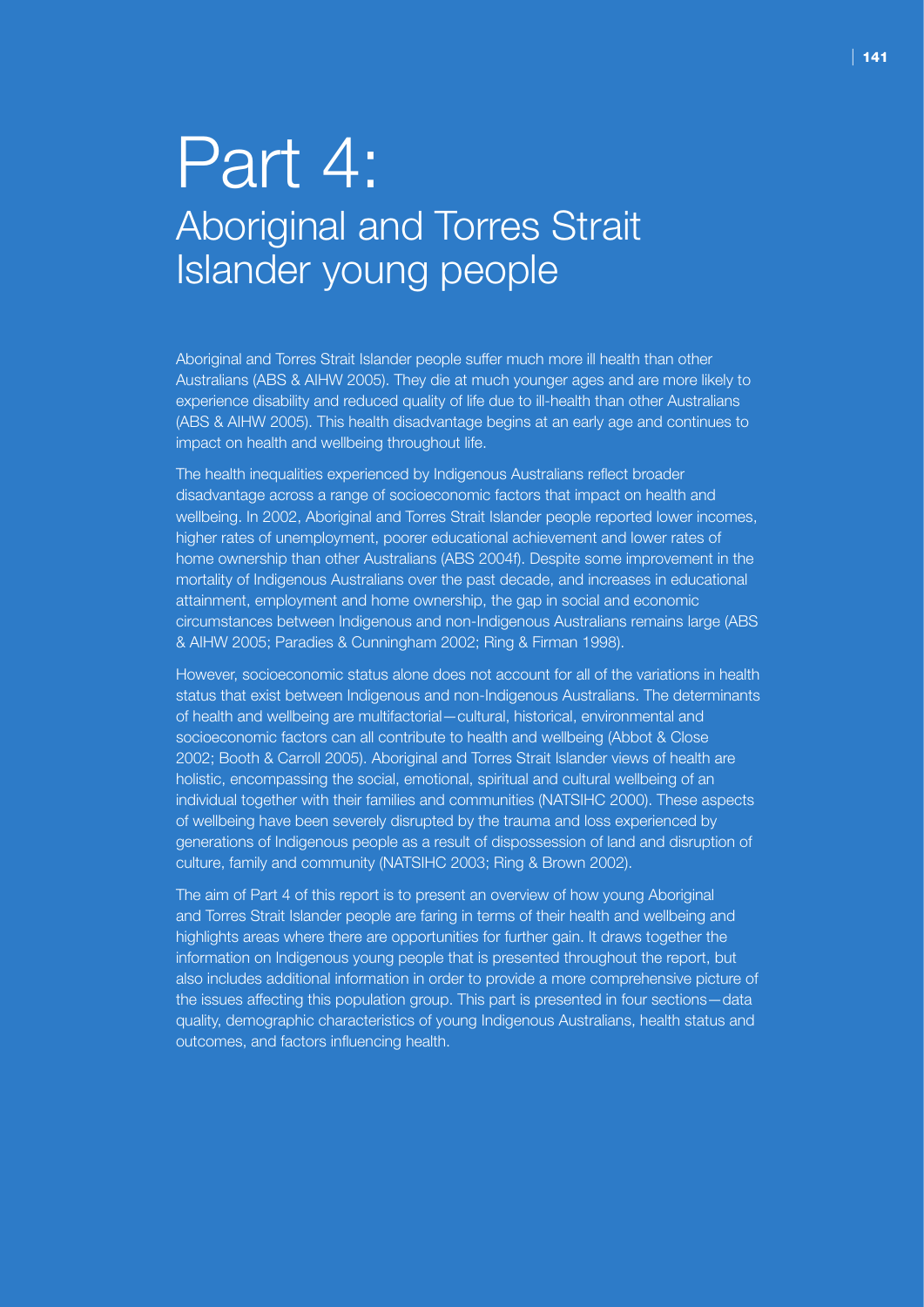# **Data quality**

Over the last decade, there has been much progress in collecting information on Aboriginal and Torres Strait Islander people. The AIHW and the ABS, in partnership with state and territory authorities, are making considerable efforts to improve the completeness with which Aboriginal and Torres Strait Islander people are identified in administrative data sets and other key national data collections.

The availability and quality of data on Indigenous Australians are limited by a number of factors that include:

- uncertainties surrounding the estimation of the size and composition of the Indigenous Australian population
- incomplete identification of Indigenous Australians in administrative data collections including hospital records, and birth and death registrations
- the statistical and practical challenges of surveying a population that is small (2.4% of the total population), with a relatively high 'remote area' component, and the relevance of the questions and concepts used.

Good quality trend data are needed to properly assess changes in health status for Aboriginal and Torres Strait Islander people. Such data requires complete and consistent identification of Aboriginal and Torres Strait Islander people in Censuses, surveys and administrative data collections. Over the last few decades a considerable effort has been put into improving the enumeration of Indigenous Australians in successive Censuses, surveys and administrative data collections (AIHW & ABS 2006). However, the changes in the completeness of Indigenous identification that have occurred over time make it difficult, or impossible, to compare different time periods. For this reason, no trend analyses have been included in this section.

At present, there is considerable variation across the states and territories in the completeness of mortality and hospital data for Aboriginal and Torres Strait Islander people. The extent of under-counting of Indigenous people in hospital use and death records is not known. Currently, hospitalisation and mortality data from Queensland, Western Australia, South Australia and the Northern Territory are considered sufficient for statistical reporting on mortality and hospital use. Interpretation of results should take into account the relative quality of the data from these jurisdictions, and the fact that data from these jurisdictions are not necessarily representative of the jurisdictions excluded or of Australia as a whole.

In accordance with guidelines for the use of hospital data (AIHW 2005e), records where Indigenous status was not stated or inadequately described in hospital data were included in the other Australians category. This may lead to further underestimation of the number of Indigenous people in this data set. For mortality data, where Indigenous status was not stated or inadequately described, these records have been excluded from analysis, and therefore the categories for comparison are Indigenous and non-Indigenous. See Box 4.1 for more detail on terminology.

The AIHW has also examined the quality of Aboriginal and Torres Strait Islander identification and documented data quality improvement activities for a number of community services data collections, including the National Child Protection (NCP) Data Collection, the Supported Accommodation Assistance Program (SAAP) National Data Collection and the Juvenile Justice National Minimum Data Set, from which data were obtained for this report (AIHW 2007b).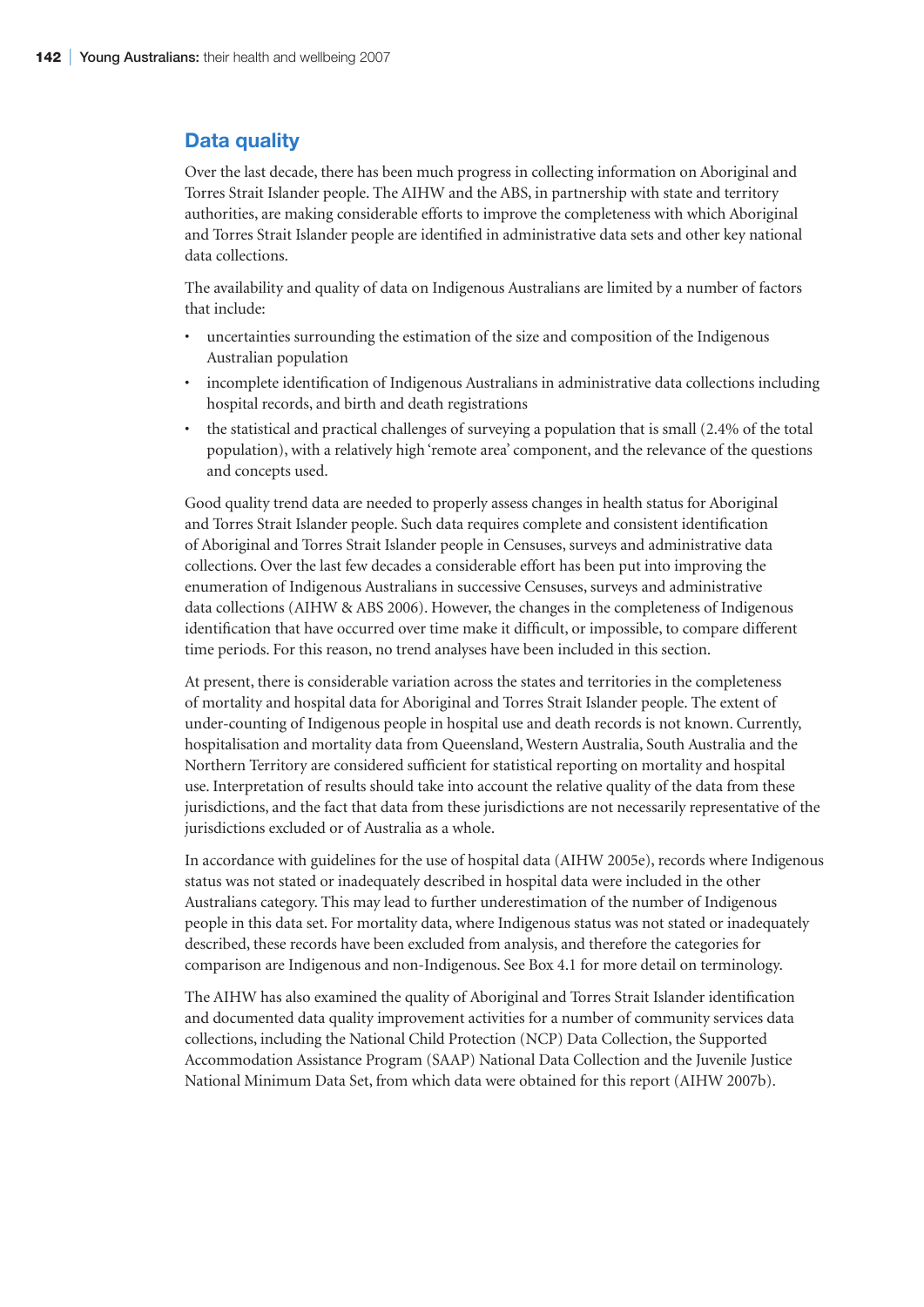# **Box 4.1: Terminology used to describe Aboriginal and Torres Strait Islander people and other Australians**

*'Aboriginal and Torres Strait Islander people', 'Indigenous Australians', and 'Indigenous people' are used interchangeably when referring to people who have identified as Aboriginal and/or Torres Strait Islander.*

*Non-Indigenous Australians are those that have stated they are not Aboriginal and/or Torres Strait Islander.*

*'Other Australians' is used when referring to people that have not identified as Aboriginal and/or Torres Strait Islander. This group includes those people who have said they are non-Indigenous but may also include individuals for whom the relevant information was not collected.* 

# **Demographic characteristics of young Indigenous Australians**

# **Age and sex distribution**

In 2001, there were estimated to be 116,698 Aboriginal and Torres Strait Islander people aged 12–24 years, representing 3.4% of all young Australians (see Table 1.3). Their number is projected to have grown to 143,128 (low series projection) by mid-2007 (AIHW & ABS 2006).

#### **Table 4.1: Young Indigenous Australians aged 12–24 years, by age and sex, June 2001**

|                               | <b>Number</b> | Per cent |
|-------------------------------|---------------|----------|
| Age group                     |               |          |
| $12-14$ years                 | 32,710        | 28.0     |
| $15-19$ years                 | 46,579        | 39.9     |
| $20 - 24$ years               | 37,409        | 32.1     |
| <b>Sex</b>                    |               |          |
| Males                         | 58,875        | 50.5     |
| Females                       | 57,823        | 49.5     |
| Total Indigenous young people | 116,698       | 100.0    |

*Source:* ABS various years.

- Of all young Indigenous Australians in 2001, 28% were aged between 12 and 14 years and 40% were 15–19 year olds. Combined, 12–19 year olds comprised 68% of young Indigenous Australians aged 12–24 years.
- The proportions of young Indigenous males and young Indigenous females was very similar (50.5% compared with 49.5% respectively).

There was a higher proportion of Indigenous young people aged 12–14 years compared with all Australians (28% and 23% of 12–24 year olds respectively) and a lower proportion of Indigenous young people aged 20–24 years (32% compared with 39% of 12–24 year olds). This is consistent with the younger age structure of the Indigenous population (Figure 1.1). Among the Indigenous population, 26% were aged 12–24 years in 2001, compared with 18% for all Australians.

# **Regional status**

People living in Remote and Very Remote areas of Australia are disadvantaged in educational and employment opportunities, income, access to goods and services and, in some areas, access to basic necessities such as clean water and fresh food (AIHW 2003e). Rates of smoking, physical activity, risky alcohol consumption and poorer nutrition are also higher outside of Major Cities. This could adversely affect the health of young people living in those areas (AIHW 2003e).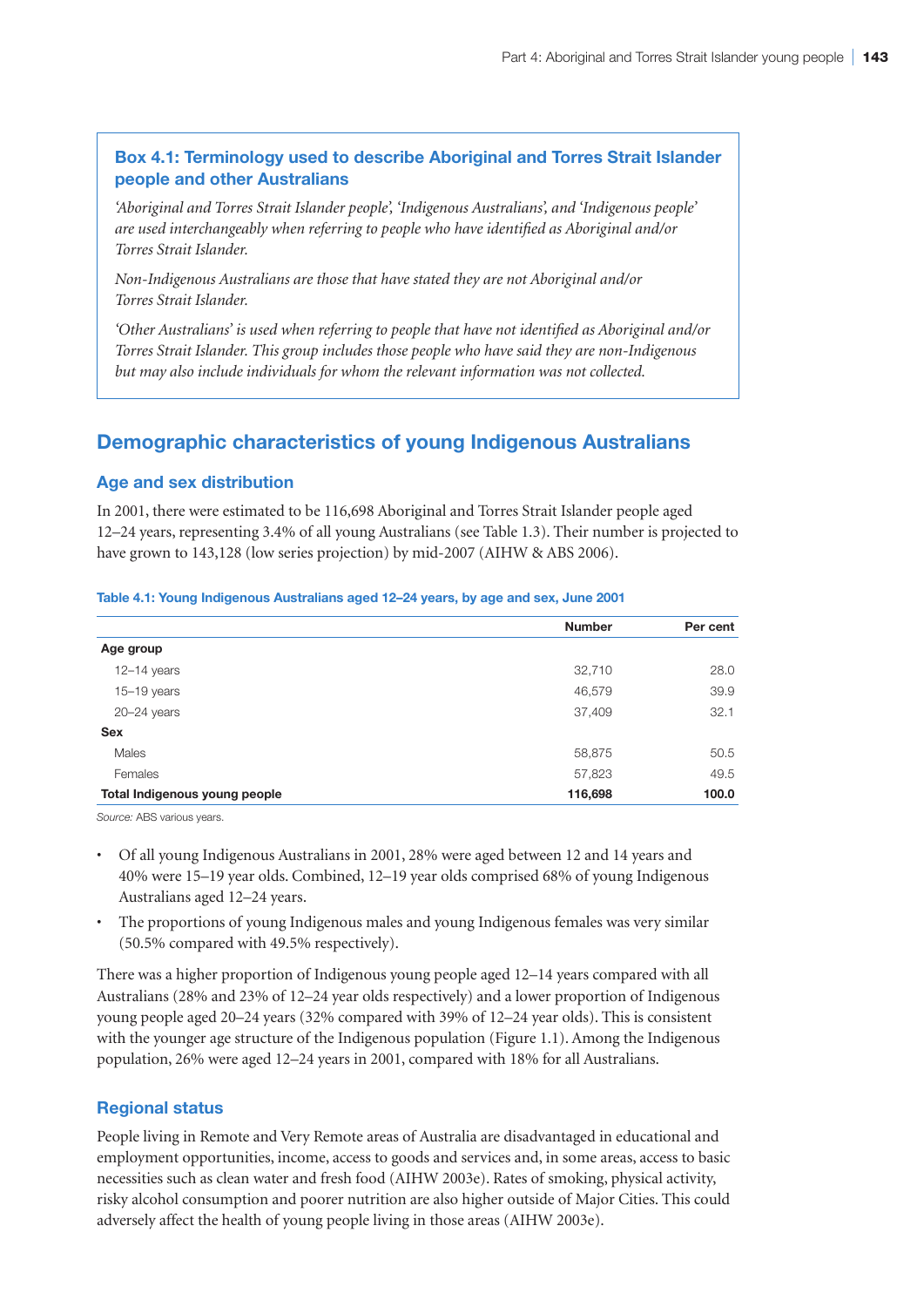|                                         | Indigenous    |          | <b>All Australians</b> |          |  |
|-----------------------------------------|---------------|----------|------------------------|----------|--|
| Region                                  | <b>Number</b> | Per cent | <b>Number</b>          | Per cent |  |
| <b>Major Cities</b>                     | 25.923        | 30.9     | 1,834,243              | 69.1     |  |
| Inner Regional                          | 16.627        | 19.8     | 510.157                | 19.2     |  |
| Outer Regional                          | 18.737        | 22.3     | 244.593                | 9.2      |  |
| Remote                                  | 7.408         | 8.8      | 39.055                 | 1.5      |  |
| Very Remote                             | 15.294        | 18.2     | 27,108                 | 1.0      |  |
| Young people aged 15-24 years by region | 83,988        | 100.0    | 2,655,157              | 100.0    |  |

#### **Table 4.2: Young Indigenous Australians and all young Australians aged 15–24 years, by region, 2001**

*Source:* ABS various years.

- In 2001, 31% of young Indigenous people aged 15–24 years lived in Major Cities, 42% in Inner Regional and Outer Regional areas and 27% in Remote or Very Remote areas. By comparison, over two-thirds (69%) of all young people aged 15–24 years lived in Major Cities and only 3% lived in Remote or Very Remote areas in 2001.
- Indigenous young people accounted for over 50% of all young Australians living in Very Remote areas.

As more than one-quarter of young Indigenous people live in Remote or Very Remote areas, they are likely to experience difficulties in accessing health services. In addition, a lack of trained Indigenous staff among health and welfare professionals and other workers and a lack of understanding about the knowledge and values of Indigenous people can discourage Indigenous people in all regions from accessing services that are available (AIHW 2003a).

# **Fertility**

Birth rates among the Indigenous population are higher compared with the total Australian population. This is shown by the difference in the total fertility rate between Indigenous Australians and all Australians (2.06 babies for Indigenous women compared with 1.81 babies for all Australian women in 2005) (ABS 2006d).

Indigenous women also tend to give birth at younger ages than non-Indigenous women, with teenage (women aged under 20 years) births far more common among Indigenous women than among other women. In 2005, the teenage fertility rate of Indigenous women (69 babies per 1,000 women) was more than 4 times the fertility rate of all teenage women (16 babies per 1,000), while the fertility rate of Indigenous women aged 20–24 years was more than twice the fertility rate of all women in this age group (122 per 1,000 compared with 53 babies per 1,000 women) (ABS 2006d). The 20–24 year age group was the peak age group for births to Indigenous women, compared with 30–34 years for all women (ABS 2006d).

Teenage pregnancies are associated with a number of adverse reproductive outcomes such as fetal complications and low birthweight (Fraser et al. 1995). In 2004, the proportion of pre-term births and babies of low birthweight among Indigenous mothers was around twice that of non-Indigenous mothers (AIHW: Laws et al. 2006a).

# **Health status and outcomes**

As with the Indigenous population as a whole, young Aboriginal and Torres Strait Islander people suffer poorer health than their non-Indigenous counterparts. Young Aboriginal and Torres Strait Islander people experience higher rates of death, injury and disability than other young Australians, and are more likely to live with certain chronic diseases.

In 2004–05, young Indigenous Australians aged 15–24 years were more likely to report fair or poor health than non-Indigenous young people (9% compared with 7%), and were less likely to report excellent or very good health (59% compared with 70%) (ABS 2006).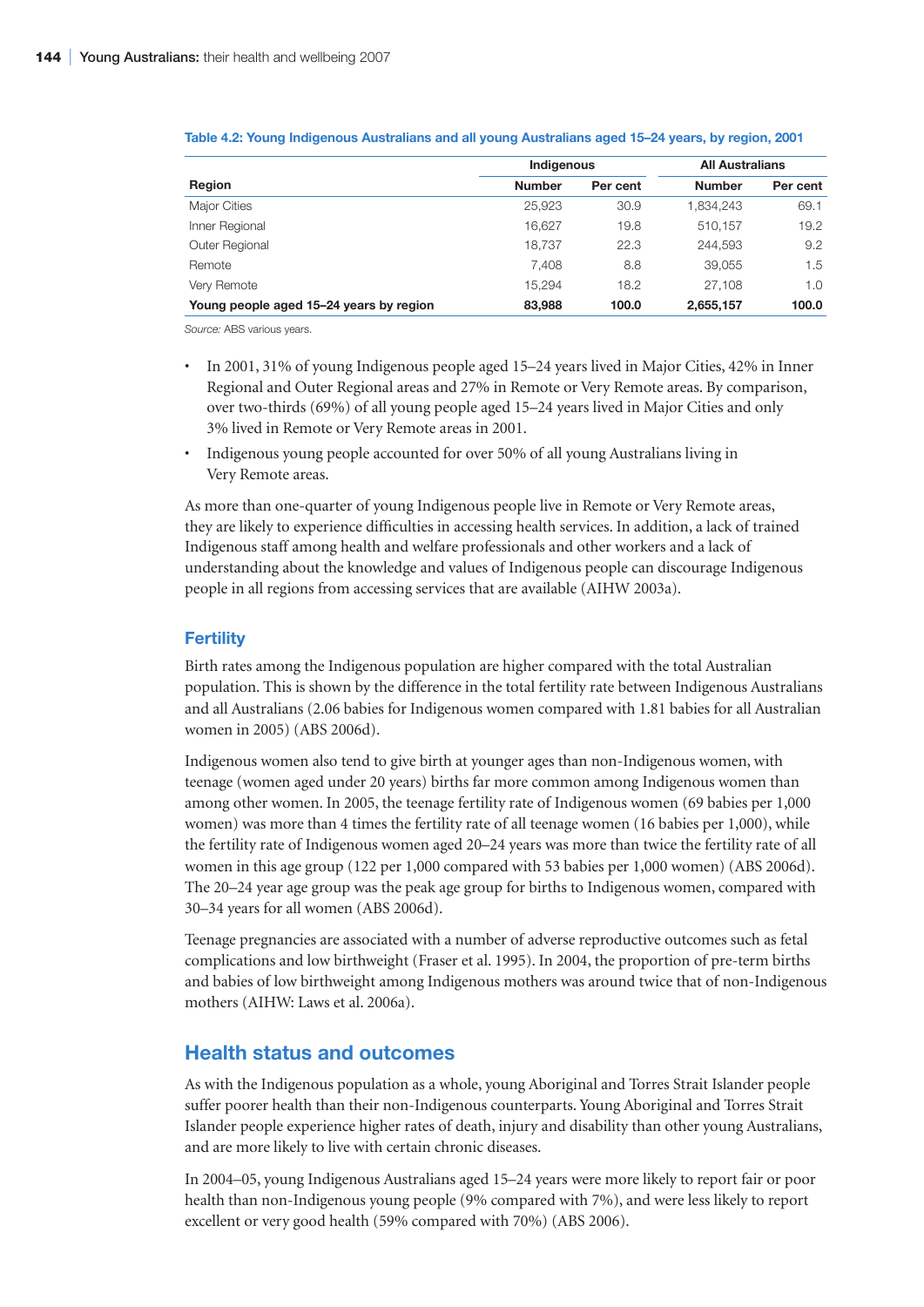This section looks at factors directly related to health status, such as life expectancy, disability and activity limitation, health conditions including mental health, injury and poisoning, chronic diseases, communicable diseases, and deaths.

# **Life expectancy**

The estimated life expectancy at birth for Aboriginal and Torres Strait Islander people is much lower than for other Australians, a reflection of higher death rates, particularly in the mid-adult and older age groups. For the period 1996–2001, the life expectancy at birth was estimated at 59 years for Indigenous males and 65 years for Indigenous females—well below the 77 years for all Australian males and 82 years for all Australian females in 1998–2000 (17–18 years lower) (ABS & AIHW 2005). The life expectancy of Aboriginal and Torres Strait Islander people is similar to that of the total Australian population in 1901–1910 for males and in 1920–1922 for females (ABS & AIHW 2005).

# **Disability and activity limitation**

Indigenous Australians aged 18–24 years were 1.5 times as likely to have a disability or long-term health condition as non-Indigenous young people (ABS & AIHW 2005). According to the 2002 National Aboriginal and Torres Strait Islander Social Survey, an estimated 18,800 Indigenous Australians aged 15–24 years had a disability or long-term health condition (23% of young Indigenous people). Of these, 1 in 6 had a profound or severe core activity limitation, meaning that they always or sometimes needed assistance with at least one activity of everyday living (self-care, mobility or communication). For more information on disability among Indigenous Australians, see ABS & AIHW (2005).

## **Health conditions**

Information on general practitioner (GP) visits and hospital admissions can provide an understanding of the extent of ill-health among Aboriginal and Torres Strait Islander young people.

The ABS 2004–05 National Aboriginal and Torres Strait Islander Health Survey (NATSIHS) collected information on health related actions taken by young Indigenous Australians aged 15–24 years in the 2 weeks prior to interview (12 months for hospital separations).

Results from the ABS 2004–05 NATSIHS indicated that:

- Lower proportions of Indigenous young people accessed primary health care services—15% of Indigenous young people consulted a GP/specialist and 3% consulted a dentist, compared with 17% and 6% of non-Indigenous young people respectively.
- Indigenous young people were more likely to make use of tertiary health care services, such as being admitted to hospital or visiting casualty/outpatients than non-Indigenous young people (16% of Indigenous young people were admitted to hospital and 5% visited casualty/ outpatients, compared with 12% and 2% of non-Indigenous young people respectively).

Hospital separation statistics are not a measure of the prevalence or incidence of a disease, but can provide some insights into the health status of various population groups. In 2004–05, Indigenous young people aged 12–24 years were more likely than other young Australians to be hospitalised for most diseases and conditions, indicating a higher occurrence of acute illness.

In Queensland, Western Australia, South Australia and the Northern Territory, the most common diagnosis for young Indigenous Australians aged 12–24 years hospitalised during 2004–05 was 'pregnancy, childbirth and the puerperium', followed by 'injury, poisoning and other external causes', 'contact with health services' (51% of which was care involving dialysis) and mental and behavioural disorders. This was similar to the pattern for other young Australians, although rates were higher for Indigenous young people (Table 4.3).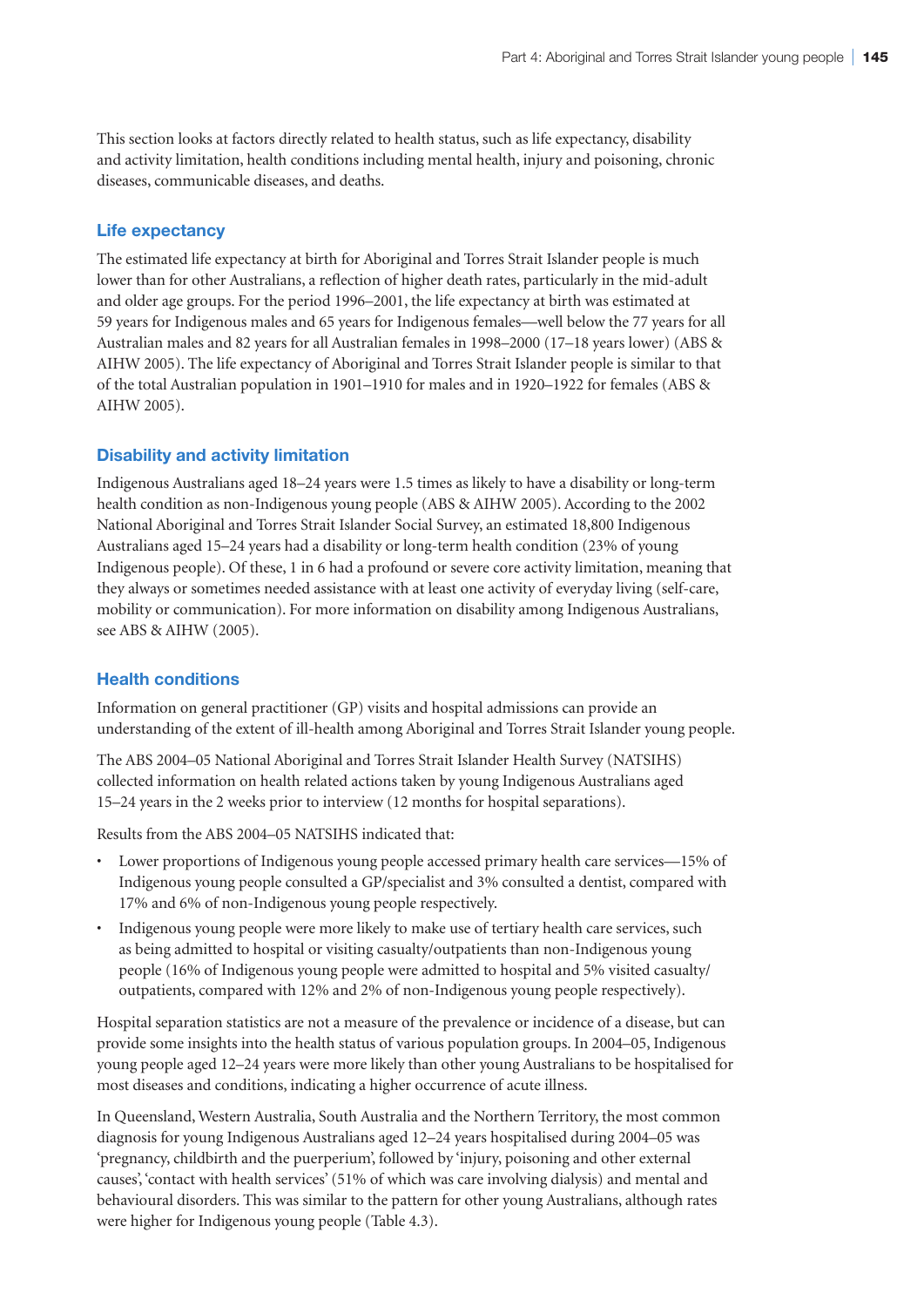| <b>Principal diagnosis</b>                                            | <b>Observed</b><br>hospitalisations | <b>Expected</b><br>hospitalisations | Ratio |
|-----------------------------------------------------------------------|-------------------------------------|-------------------------------------|-------|
| Pregnancy, childbirth and the puerperium (O00-O99)                    | 6,431                               | 2,541                               | 2.5   |
| Injury, poisoning and other consequences of external causes (S00–T98) | 3,069                               | 1,898                               | 1.6   |
| Contact with health services (Z00–Z99)                                | 2,456                               | 1,063                               | 2.3   |
| Mental and behavioural disorders (F00–F99)                            | 1,330                               | 928                                 | 1.4   |
| Genitourinary system (N00-N99)                                        | 731                                 | 616                                 | 1.2   |
| Skin diseases (L00-L99)                                               | 726                                 | 395                                 | 1.8   |
| Respiratory system (J00-J99)                                          | 706                                 | 587                                 | 1.2   |
| Certain infectious and parasitic diseases (A00–B99)                   | 276                                 | 201                                 | 1.4   |
| Circulatory system (I00–I99)                                          | 238                                 | 113                                 | 2.1   |
| Nervous system (G00-G99)                                              | 208                                 | 159                                 | 1.3   |
| Ear diseases (H65-H95)                                                | 153                                 | 63                                  | 2.4   |
| Other                                                                 | 2,575                               | 4,074                               | 0.6   |
| <b>Total hospital separations</b>                                     | 18,899                              | 11,187                              | 1.7   |

#### **Table 4.3: Hospital separations for Indigenous young people aged 12–24 years, by principal diagnosis, 2004–05**

*Note:* For data quality reasons, this table includes data for Queensland, Western Australia, South Australia and public hospitals in Northern Territory only. The data presented here are not necessarily representative of the jurisdictions excluded.

*Source:* AIHW National Hospital Morbidity Database.

- In 2004–05, the hospital separation rate for Aboriginal and Torres Strait Islander young people aged 12–24 years was 1.7 times the rate for other young Australians.
- Indigenous young people had higher separation rates than other young Australians for a number of diagnoses. The largest disparities in separation rates were for 'pregnancy, childbirth and puerperium' (2.5 times), ear diseases (2.4 times), 'contact with health services' (2.3 times), the circulatory system (2.1 times), and skin disease (1.8 times).

# **Mental health**

National data on the prevalence of mental illness among young Indigenous Australians are not available. The age-standardised hospital separation rate for mental and behavioural disorders among Indigenous 12–24 year olds was 2,028 per 100,000 young people in 2004–05 (1,989 for males and 2,070 for females) (ICD-10-AM codes F00–F99). This rate was 1.6 times that of other young Australians. Separation rates increased with age, from 394 per 100,000 young people for 12–14 year olds to 1,570 per 100,000 young people aged 15–19 years and 2,942 per 100,000 for 20–24 years-olds.

Schizophrenia was the main mental and behavioural disorder associated with hospitalisation among young Indigenous males aged 12–24 years in 2004–05 (35%). This was followed by mental and behavioural disorders due to psychoactive substance use (32%) (13% due to alcohol use alone) and reaction to severe stress and adjustment disorder (9%). Among young Indigenous females, the main reasons for mental and behavioural disorder separations were psychoactive substance use (25%) (9% due to alcohol use alone), reaction to severe stress and adjustment disorder (16%) and schizophrenia (15%). Use of alcohol was responsible for 42% and 35% of hospital separations for psychoactive substance use among young Indigenous males and females respectively.

Over 49,000 community mental health services contacts were made by young Indigenous people aged 15–24 years in 2003–04 and 58% of the contacts had a specific principal diagnosis. The most common principal diagnoses among young Indigenous people were schizophrenia (accounting for 32% of the service contacts), and depressive disorders (15%) (NCMHCD, unpublished data).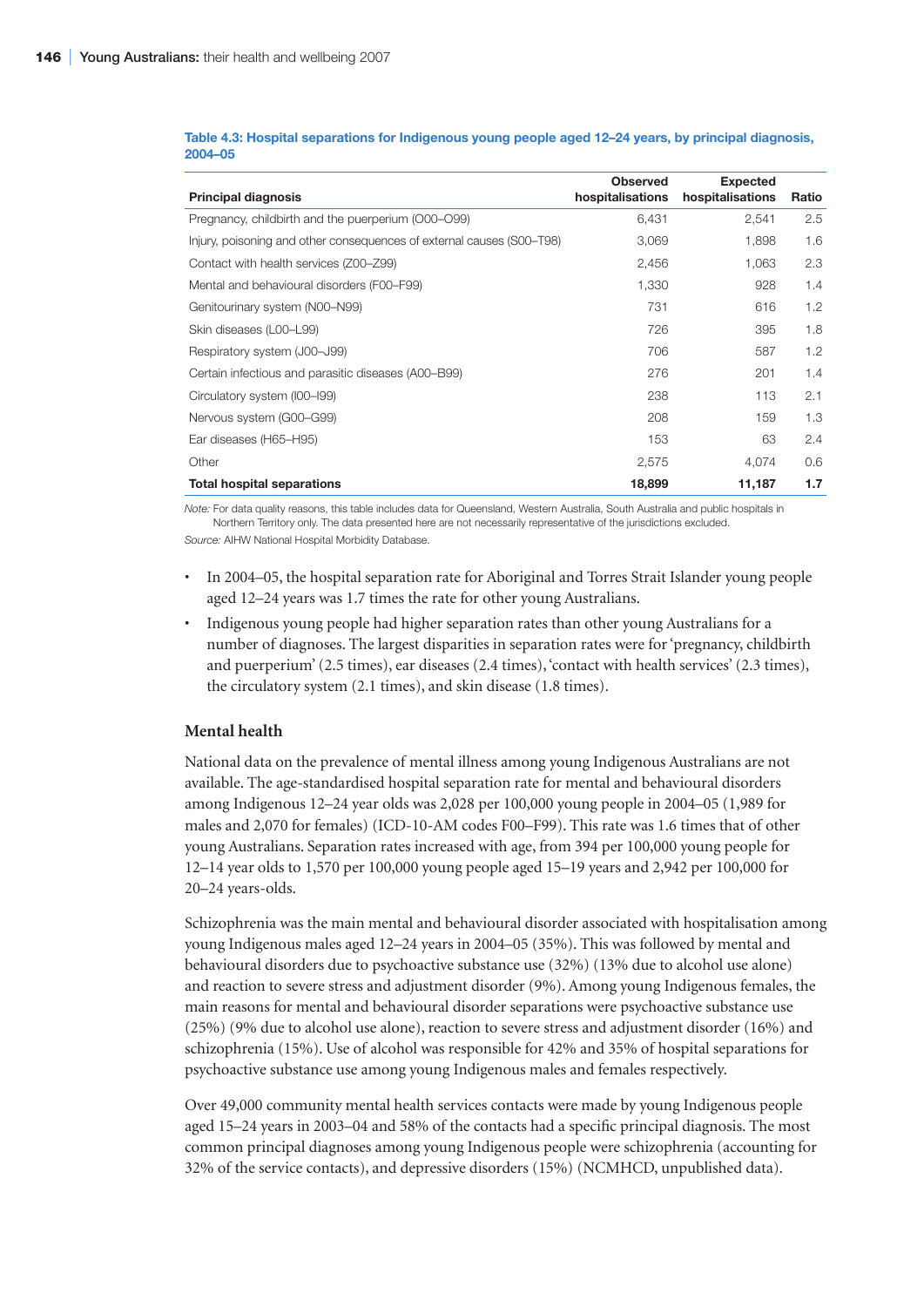## **Injury and poisoning**

As for other young Australians, injury has a major, but largely preventable, impact on the health of Indigenous young people. In 2004–05, 16% of hospital separations among Indigenous young people aged 12–24 years were for injury. While this proportion was similar to that for other young Australians (15%), the patterns of injury due to specific external causes differed somewhat between the two groups. Assault was the leading external cause of injury among Indigenous young people, accounting for 33% of all injury hospital separations. In contrast, assault accounted for 7% of hospital separations for injury among other young Australians, with transport accidents being the leading cause (23% of injury hospital separations).

#### **Table 4.4: Injury and poisoning hospital separations for Indigenous young people aged 12–24 years, by external cause, 2004–05**

|                                        |                 | <b>Males</b> |       |                 | <b>Females</b>  |       |  |
|----------------------------------------|-----------------|--------------|-------|-----------------|-----------------|-------|--|
| <b>External cause</b>                  | <b>Observed</b> | Expected     | Ratio | <b>Observed</b> | <b>Expected</b> | Ratio |  |
| Assault (X85-Y09, Y87.1)               | 457             | 119          | 3.8   | 546             | 18              | 31.0  |  |
| Transport accidents (V00-V99, Y86)     | 277             | 321          | 0.9   | 105             | 104             | 1.0   |  |
| Accidental falls (W00-W19)             | 241             | 209          | 1.2   | 110             | 62              | 1.8   |  |
| Intentional self-harm (X60–X84, Y87.0) | 86              | 49           | 1.8   | 126             | 49              | 1.1   |  |
| Other                                  | 748             | 649          | 1.2   | 373             | 237             | 1.6   |  |
| All injury separations                 | 1.809           | 1.347        | 1.3   | 1.260           | 541             | 2.3   |  |

*Note:* For data quality reasons, this table includes data for Queensland, Western Australia, South Australia and public hospitals in Northern Territory only. The data presented here are not necessarily representative of the jurisdictions excluded. *Source:* AIHW National Hospital Morbidity Database.

- In 2004–05, the injury hospital separation rate for young Indigenous males aged 12–24 years was 1.3 times the rate for other young males, and the rate for young Indigenous females aged 12–24 years was 2.3 times the rate for other young females.
- Among young Indigenous females, separation rates for assault and accidental falls were substantially higher than for other young females (31.0 and 1.8 times as high respectively). Young Indigenous males had higher hospital separation rates for assault (3.8 times the rate for other young males) and intentional self-harm (1.8).

There were 205 deaths of young Indigenous Australians aged 12–24 years due to injury and poisoning during the period 2002–2004—a rate of 137 per 100,000 young people, which was almost 4.5 times that for young non-Indigenous Australians (31 per 100,000 young people) (data are for Queensland, Western Australia, South Australia and the Northern Territory only). The male rate was higher than the female rate for all age groups. The death rate was lowest among those aged 12–14 years and increased with age.

External causes of injury and poisoning accounted for the majority of deaths among Indigenous young people aged 12–24 years in 2002–2004 (Table 4.5).

#### **Chronic diseases**

Many of the chronic diseases affecting young Aboriginal and Torres Strait Islander people are similar to those affecting all young Australians. However, rates for some conditions, such as asthma and diabetes, are higher among young Indigenous people than among all young people. Additionally, rheumatic heart disease, which is largely associated with socioeconomic disadvantage, almost exclusively affects Indigenous people (Box 4.2).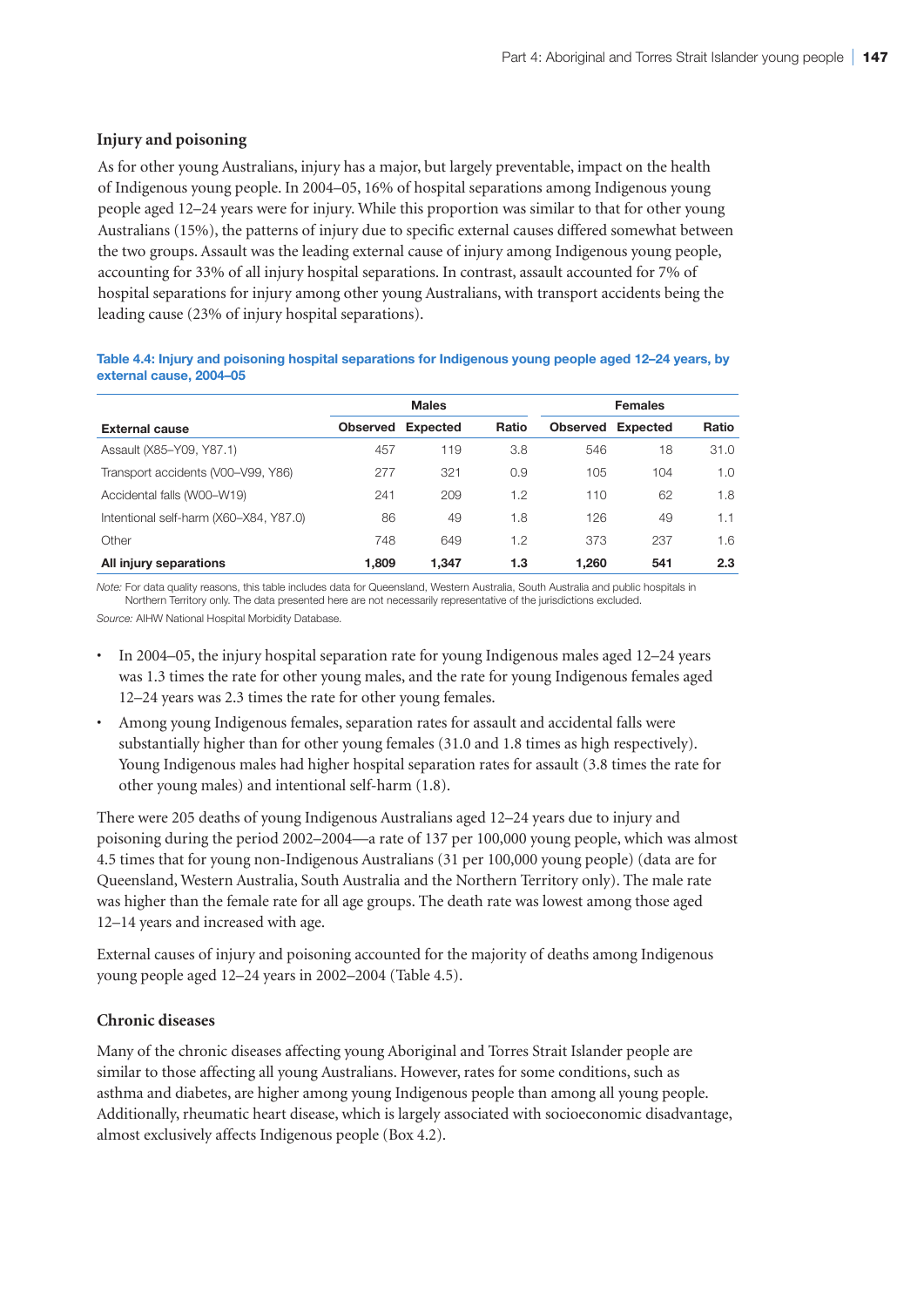

*Note:* Long-term conditions are defined here as conditions lasting, or expected to last, 6 months or more. *Source:* AIHW analysis of 2004–05 ABS National Aboriginal and Torres Strait Islander Health Survey confidentialised unit record file.

**Figure 4.1: Most frequently reported long-term conditions in young Indigenous people aged 12–24 years, 2004–05**

- In 2004–05, 59% of young Indigenous Australians aged 12–24 years reported a long-term condition, compared with 63% of all young Australians. The same proportion of young Indigenous people reported multiple long-term conditions as all young Australians (34%).
- Asthma was the long-term condition most frequently reported by young Indigenous people (16%), followed by hay fever and allergic rhinitis (13%) and long-sightedness (10%).

The long-term conditions reported most frequently were similar for both Indigenous and all young people in 2004–05 (see Figure 2.13), although 5% of young Indigenous Australians reported complete or partial deafness, and 6% reported problems of psychological development. The prevalence of anxiety-related problems was similar between Indigenous and all young Australians (3.7% and 3.4% respectively). The proportion of Indigenous young people reporting asthma was higher compared with all young Australians (16% compared with 9%).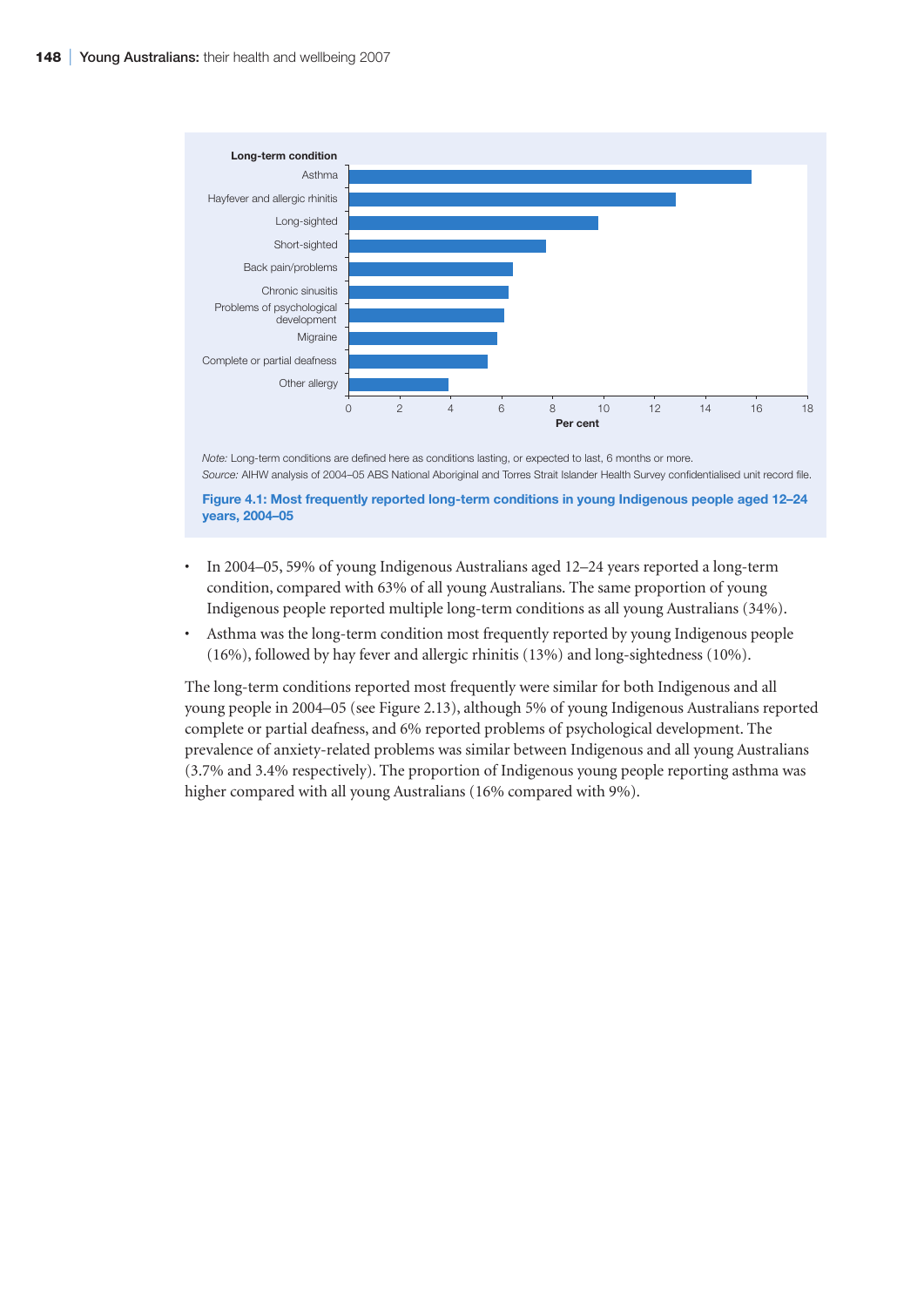# **Box 4.2: Rheumatic heart disease among Aboriginal and Torres Strait Islander people**

*Rheumatic heart disease is caused by the long-term damage done to the heart muscle or heart valves by acute rheumatic fever. Acute rheumatic fever is a delayed complication of an untreated throat infection from Group A Streptococcus bacteria and there is some evidence that it may also be caused by streptococcal skin sores (AIHW 2004c). It can affect the heart valves, the heart muscle and its lining, the joints and the brain. Repeated or prolonged episodes of rheumatic fever in childhood and adolescence can cause permanent damage to the heart valves (rheumatic heart disease). In many Indigenous children, episodes of acute rheumatic fever are not being diagnosed, and are therefore not treated (Carapetis et al. 1996).* 

*Both acute rheumatic fever and rheumatic heart disease are important and preventable causes of ill health and death. They are a significant problem in the Indigenous Australian population of northern and central Australia, among children in particular. In contrast, they are extremely rare in other Australian children (Carapetis et al. 1996). Australia's Aboriginal and Torres Strait Islander peoples living in remote areas have among the highest rates of these diseases in the world (AIHW 2004c).*

*Acute rheumatic fever and rheumatic heart disease are typically associated with overcrowding, poor sanitary conditions and other aspects of social and economic disadvantage. In Australia, some population group's limited access to medical care for diagnosis and treatment of these diseases is also recognised as a contributing factor to their occurrence (Couzos & Carapetis 2003).*

*Data on the incidence of acute rheumatic fever and the prevalence of rheumatic heart disease are from regional disease registers for the Top End and Central Australia (see AIHW (2004e) for further information). Hospital separations data are from the AIHW National Hospital Morbidity Database.*

#### *Incidence of acute rheumatic fever*

*Acute rheumatic fever is frequently under-reported because of difficulty in diagnosis and reduced awareness of the disease—therefore its true incidence is underestimated. The peak age of incidence of acute rheumatic fever is 5–14 years, but cases do occur in adults (AIHW 2004e).* 

*In 2002, Aboriginal children aged 5–14 years accounted for 32 cases of acute rheumatic fever in the Top End of the Northern Territory (55%of all cases diagnosed in this area)—a rate of 346 per 100,000 Indigenous children. There were no reported cases of acute rheumatic fever among non-Indigenous children living in the area. Data from Central Australia present a similar picture. In 2002,the highest incidence rate was found among 5–14 year olds (15 cases or 365 per 100,000 Indigenous children, representing 56% of all cases diagnosed in this area).*

#### *Prevalence of rheumatic heart disease*

*The prevalence of rheumatic heart disease is higher among 15–24 year olds than 5–14 year olds. In 2002, the prevalence in Central Australia among Indigenous young people was highest among 15–24 year olds, with a rate of 18.6 per 1,000 population, and second highest after the 25–44 year age group in the Top End of the Northern Territory, with a rate of 19.8 per 1,000 population. The corresponding rates for other Australians aged 15–24 years were 0.5 per 1,000 and 0.3 per 1,000 population respectively.*

# *Hospital separations*

*Among young Indigenous Australians aged 12–24 years, the age-standardised hospital separation rate for acute rheumatic fever and rheumatic heart disease was 134.4 per 100,000 young people in 2004–05 (ICD-10-AM codes I00–I02 and I05–I09), which is 100 times that for other Australians (1.3 per 100,000 young people) (data for Qld, WA, SA and NT only).*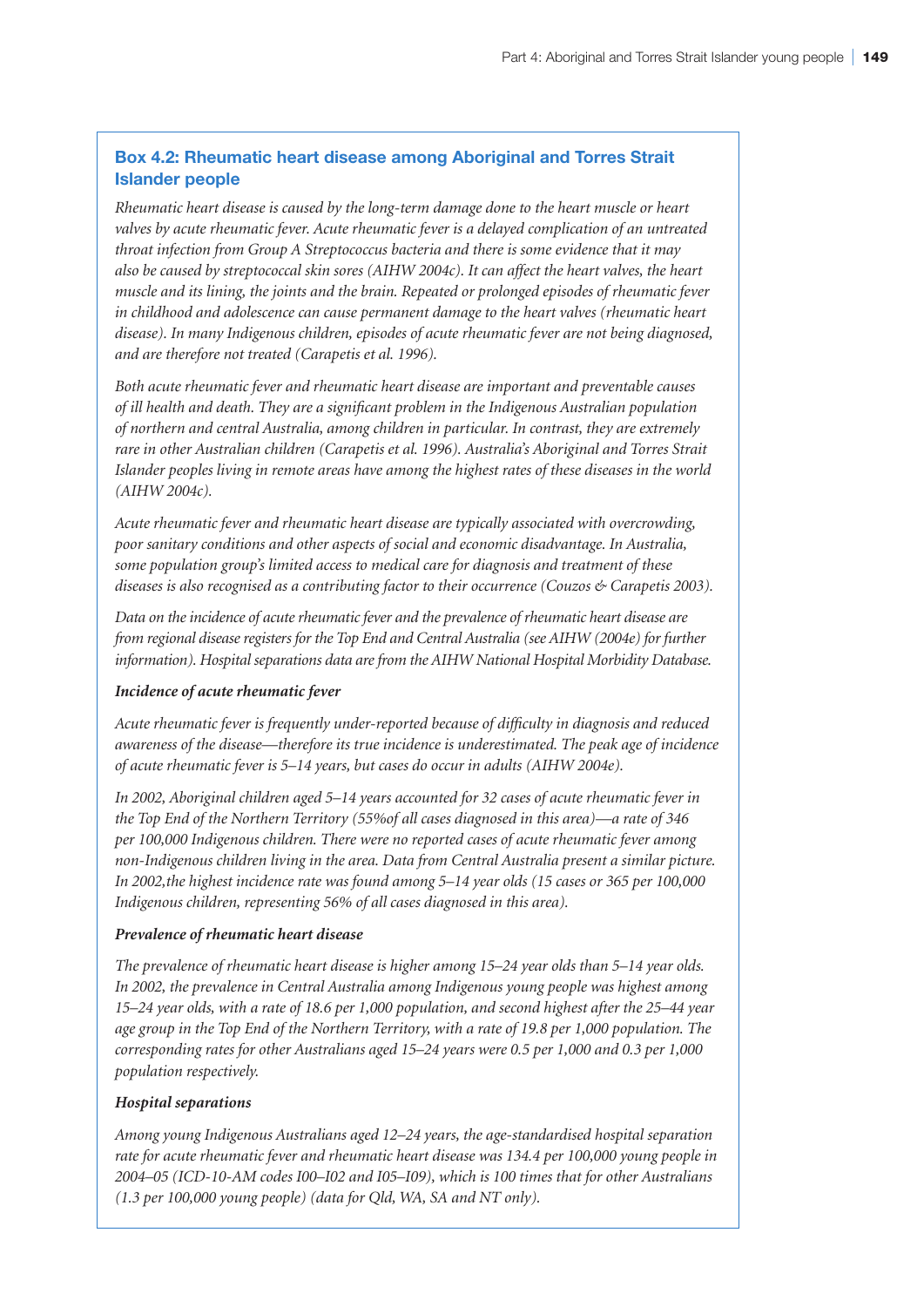#### *Asthma*

As mentioned previously in this part of the report, the estimated prevalence of asthma among young Indigenous people aged 12–24 years in 2004–05 was 16% (12% for males and 19% for females). This compares with 9% for all young Australians.

Among young Indigenous Australians aged 12–24 years, the age-standardised hospital separation rate for asthma was 144 per 100,000 young people in 2004–05 (111 per 100,000 for young males and 178 per 100,000 for young females), which is one-third higher than the rate of other Australians (107 per 100,000 young people) in Qld, WA, SA and NT. The rate for young Indigenous females was 1.6 times the rate for young Indigenous males, however when the age group is broken down, young Indigenous males aged 12–14 years had a higher rate than Indigenous females of the same age. The rate was highest overall among those aged 12–14 years, followed by those aged 20–24 years.

#### *Diabetes*

In 2004–05, the age-standardised hospital separation rate for diabetes was 318 per 100,000 young people among young Indigenous Australians aged 12–24 years. This is more than 3 times as high as the rate for other young Australians (104 per 100,000 young people) in Qld, WA, SA and the NT. The difference is largely due to separations of young Indigenous females for diabetes mellitus in pregnancy.

#### **Communicable diseases**

Pertussis was the vaccine-preventable disease with the most notifications for Indigenous young people aged 12–24 years in 2005 (40 notifications), with a notification rate of 30 per 100,000 young Indigenous persons (see Table 2.23). By comparison, the rate for all young people was 43 per 100,000 young people. Over the last 4 years, the rate of notification for pertussis remained fairly constant among young Indigenous people.

In 2005, there were 18 cases (a rate of 13 per 100,000) of incident hepatitis C reported for young Indigenous people aged 12–24 years, accounting for 14% of total incidents of hepatitis C reported for young people. By comparison, the rate for all young people was 3.5 per 100,000.

#### *Sexually transmitted infections*

In 2005, chlamydia and gonorrhoea were the most commonly notified sexually transmitted infections among Indigenous Australians aged 12–24 years, with rates of 2,067 and 1,699 per 100,000 young Indigenous people respectively (see Table 2.24). Notifications for chlamydia and gonorrhoea among Indigenous young people accounted for 13% and 64% of all notifications for young people for these respective infections. There were 177 notifications of syphilis among young Indigenous people, accounting for 56% of the total number notified for young people in 2005 (a rate of 131 per 100,000).

Similar to trends among all young Australians, between 2002 and 2005, the rate of chlamydia and gonorrhoea notifications among young Indigenous people increased (by 13% and 34% respectively) and the notification rate for syphilis decreased (by 54%).

#### **Deaths**

Between 2002 and 2004, there were 273 deaths among Aboriginal and Torres Strait Islander people aged 12–24 years in Queensland, Western Australia, South Australia and the Northern Territory. This represents an age-standardised rate of 158 per 100,000 young people, which is almost 4 times the rate for other young Australians. The death rate for young Indigenous males was almost twice that for young Indigenous females (209 compared with 107 per 100,000 young people). Deaths among young people comprised 6% of deaths in the Indigenous population compared with 1% of deaths in the non-Indigenous population.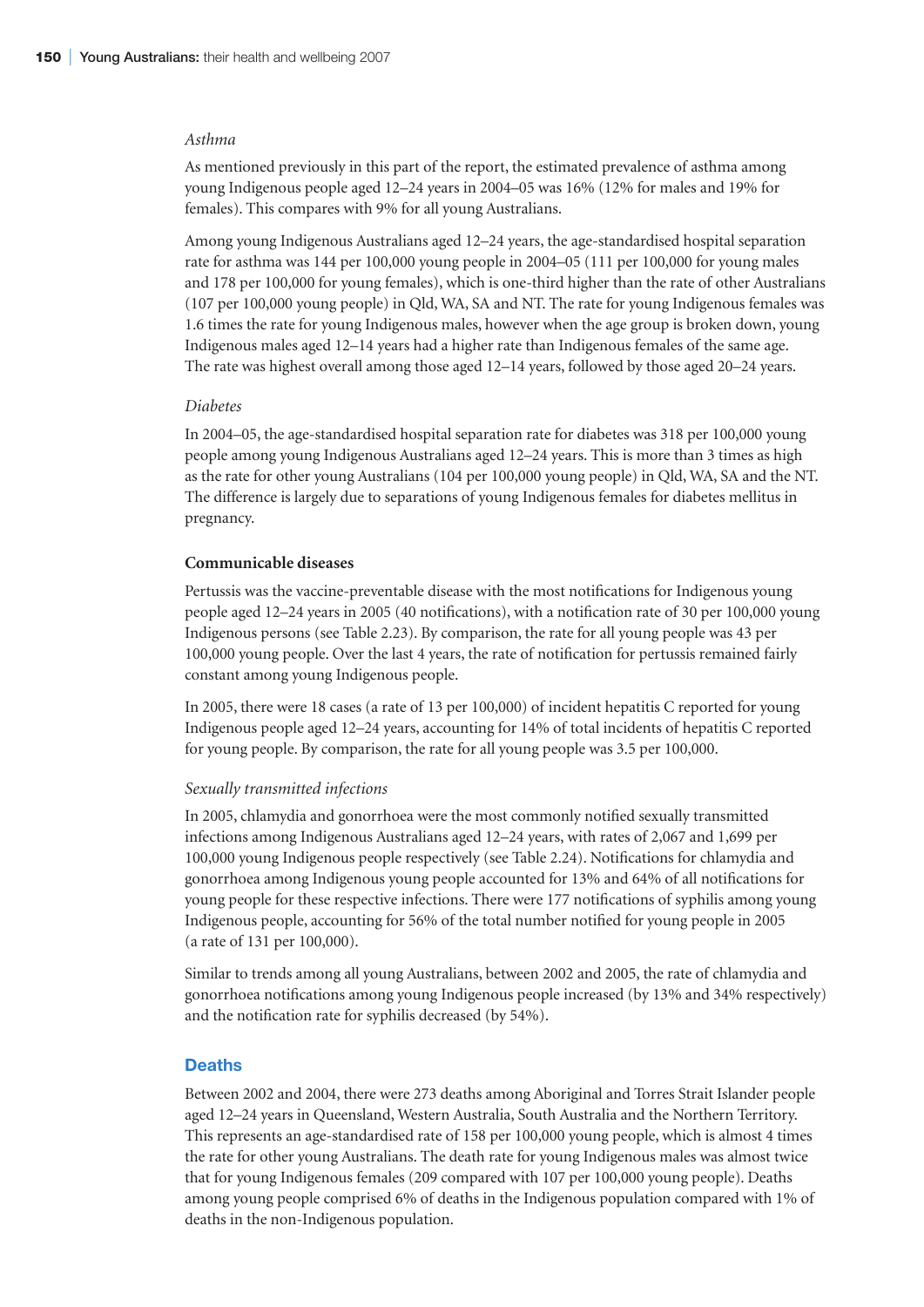As for non-Indigenous young people, injury and poisoning accounts for the majority of deaths among young Aboriginal and Torres Strait Islander people. During 2002–2004, 75% (205 deaths) of all deaths among Indigenous young people aged 12–24 years were due to injury and poisoning, compared with 70% of deaths among non-Indigenous young people. For Indigenous young people, the age-standardised rate was 4 times that of other young Australians in Queensland, Western Australia, South Australia and the Northern Territory.

Patterns of mortality among Indigenous young people differ slightly from those for non-Indigenous young people. During 2002–2004, the leading cause of death among Indigenous young people was suicide (accounting for 29% of deaths), followed by land transport accidents (26%) and assault (7%). Over the same period, the leading causes of death among non-Indigenous young people were land transport accidents (33%), suicide (19%), and accidental poisoning (4%).

|  | Table 4.5: Leading causes of death <sup>(a)</sup> among Indigenous young people aged 12-24 years, 2002-2004 |  |  |
|--|-------------------------------------------------------------------------------------------------------------|--|--|
|  |                                                                                                             |  |  |

|                                                         | <b>Male</b>   |         | Female        |         | <b>Persons</b> |         |
|---------------------------------------------------------|---------------|---------|---------------|---------|----------------|---------|
| Cause of death                                          | <b>Number</b> | Percent | <b>Number</b> | Percent | <b>Number</b>  | Percent |
| Intentional self-harm (suicide) (X60-X84)               | 61            | 33.3    | 18            | 20.0    | 79             | 28.9    |
| Land transport accidents (V01-V89)                      | 53            | 29.0    | 18            | 20.0    | 71             | 26.0    |
| Assault (homicide) (X85-Y09)                            | 7             | 3.8     | 11            | 12.2    | 18             | 6.6     |
| Symptoms, signs and ill-defined conditions<br>(R00-R99) | 10            | 5.5     | 3             | 3.3     | 13             | 4.8     |
| Accidental threats to breathing (W75–W84)               | 8             | 4.4     | 5             | 5.6     | 13             | 4.8     |
| Other causes                                            | 44            | 24.0    | 35            | 38.9    | 79             | 28.9    |
| <b>Total deaths</b>                                     | 183           | 100.0   | 90            | 100.0   | 273            | 100.0   |

(a) Leading causes of death were determined using the classifications developed by Becker et al. 2006.

*Note:* For data quality reasons, this table includes data for Queensland, Western Australia, South Australia and the Northern Territory only. The data presented here are not necessarily representative of the jurisdictions excluded.

*Source:* AIHW National Mortality Database.

- During 2002–2004, one-third and one-fifth of deaths among young Indigenous males and females respectively were due to intentional self-harm (suicide).
- The proportion of deaths due to land transport accidents was higher among young Indigenous males (29%) compared with females (20%). In contrast, the proportion of deaths due to assault was higher among young Indigenous females (12%) compared with males (4%).

# **Factors influencing health**

As discussed in the introduction to Part 4, the determinants of health and wellbeing are multifactorial —cultural, historical, environmental and socioeconomic factors all contribute to the poorer health and wellbeing of Indigenous Australians (Abbot & Close 2002; Booth & Carroll 2005).

A wide body of research has demonstrated strong associations between health risk factors and the onset and prognosis of a variety of chronic diseases (ABS & AIHW 2005). There is a higher prevalence of established risk factors among young Indigenous Australians compared with other young Australians—young Indigenous Australians are more likely to smoke, have higher proportions who are obese and physically inactive, have poorer nutrition and higher rates of substance use.

It is important to remember that these higher levels of risky health behaviour sit within a broader social and economic context of disadvantage, and socioeconomic status is an important determinant of the likelihood that individuals and populations are exposed to health risk factors (Blakely et al. 2004). The socioeconomic disadvantage experienced by Indigenous young people includes lower income, poorer educational outcomes and higher unemployment rates. Other factors influencing the health of Indigenous young people include poor housing, and exposure to violence.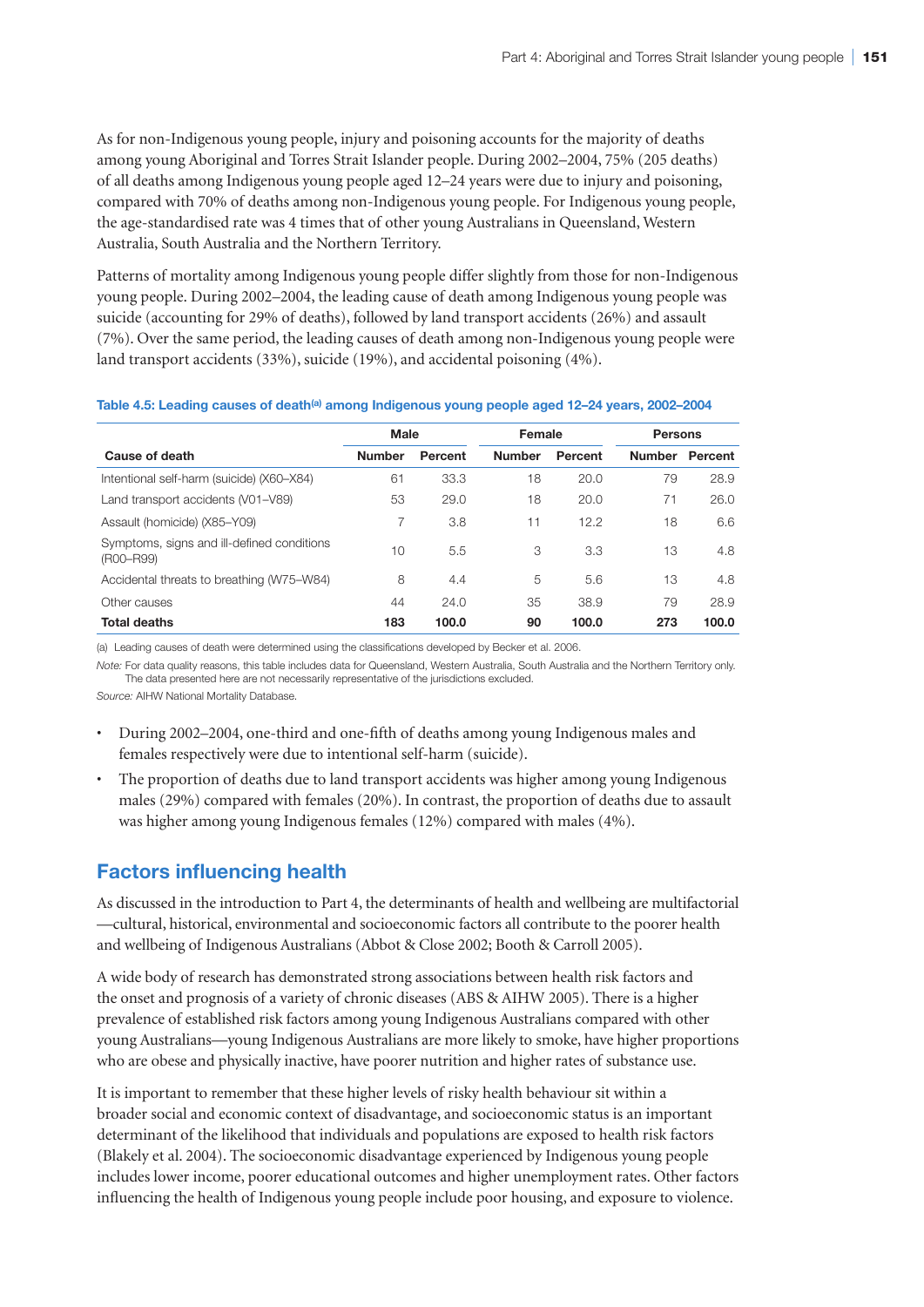# **Health behaviours**

The following section looks at behavioural risk factors that affect health status such as weight, physical activity, nutrition, substance use and sexual and reproductive health.

#### **Weight**

Overweight and obesity are risk factors for kidney disease, Type 2 diabetes, cardiovascular diseases and other chronic conditions (AIHW 2006a). Overweight and obesity prevalence estimates for young Indigenous Australians aged 15–24 years from the ABS 2004–05 NATSIHS can be compared with prevalence estimates for all 15–24 year olds from the ABS 2004–05 National Health Survey (NHS).

The proportions of young Indigenous and all young people classified as overweight (but not obese) was similar (17% and 18% respectively), but a much lower proportion of Indigenous Australians were recorded as being in the normal or healthy weight range (41% compared with 57% respectively). Young Indigenous Australians aged 15–24 years were twice as likely to be obese as all young Australians (12% compared with 6%) (ABS 2006l).

#### **Physical activity**

A sedentary lifestyle doubles the risk of cardiovascular disease, Type 2 diabetes and obesity. It also increases the risks of colon and breast cancer, high blood pressure, lipid disorders, osteoporosis, depression and anxiety in later life (ABS & AIHW 2005).

In 2002, around one-quarter (24%) of young Indigenous males and two-fifths (42%) of young Indigenous females aged 15–24 years had not played sport or participated in physical recreation activities in the last 12 months (ABS 2004f).

# **Nutrition**

Over the last 200 years, the diet of many Aboriginal and Torres Strait Islander people has changed from a fibre-rich, high protein, low saturated fat 'traditional' diet to one which is high in refined carbohydrates and saturated fats. Such changes, along with physical inactivity, have increased the risk of obesity and chronic disease, including Type 2 diabetes (AIHW 2006a).



*Source:* AIHW analysis of ABS 2004–05 National Health Survey and ABS 2004–05 National Aboriginal and Torres Strait Islander Health Survey confidentialised unit record files.

**Figure 4.2: Proportion of young people consuming the recommended serves of fruit and vegetables, by age and Indigenous status, 2004–05**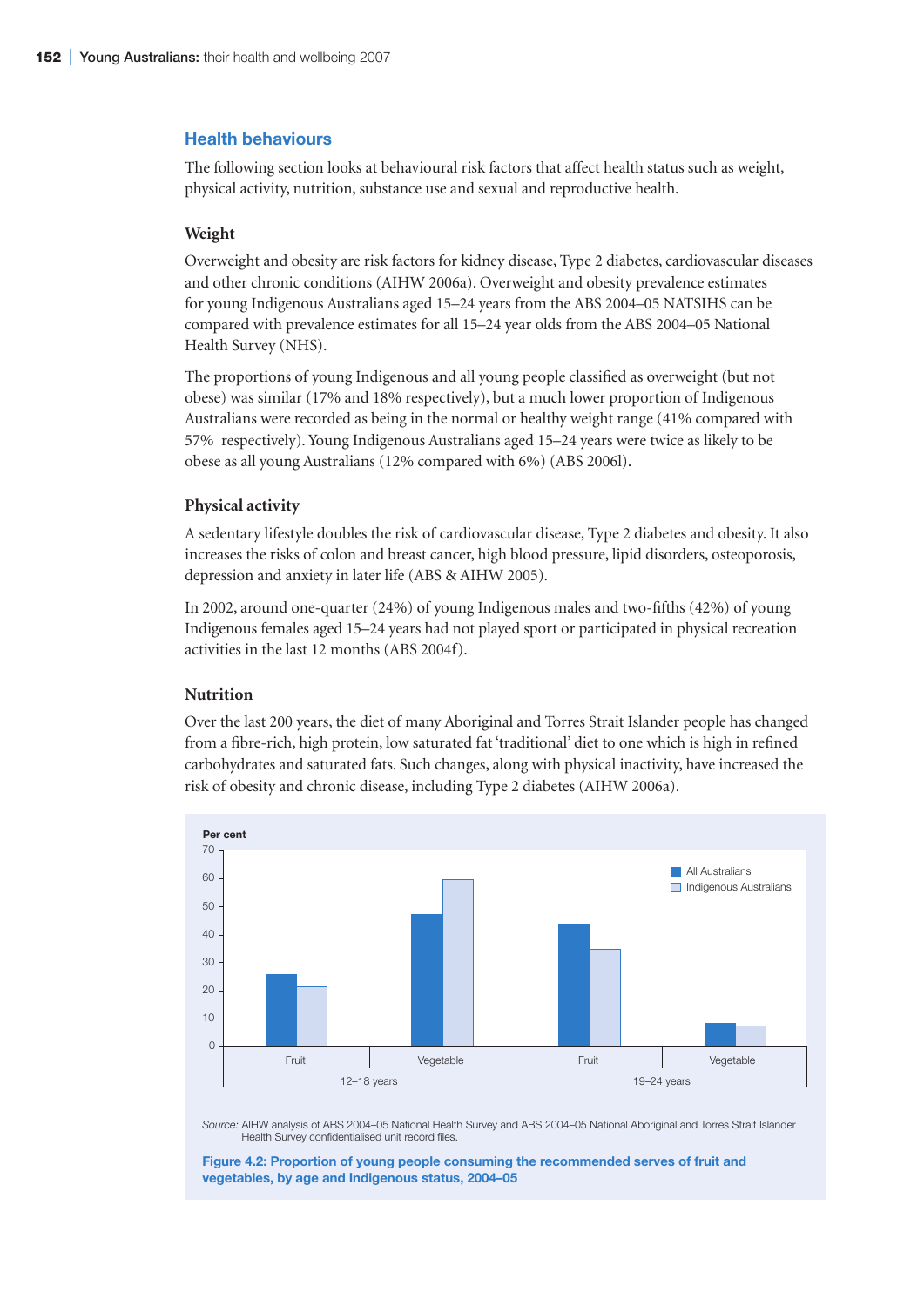- In 2004–05, less than one-quarter (22%) of young Indigenous people aged 12–18 years reported eating the recommended number of serves of fruit each day. Around 27% reported having 2 serves of fruit a day and 42% reported eating 1 serve or less. While these proportions were similar for all 12–18 year olds, Indigenous young people were more likely to not eat any fruit (10% compared with 7%).
- Approximately 35% of Indigenous 19–24 year olds consumed the daily recommended number of serves or more of fruit, compared with 43% of all 19–24 year olds. A further 50% consumed 1 serve or less and 15% did not eat any fruit.
- While only 7% of Indigenous 19–24 year olds ate the recommended number of serves of vegetables (compared with 8% for all 19–24 year olds), approximately 60% of Indigenous 12–18 year olds consumed the recommended daily serves of vegetables (compared with 47% for all 12–18 year olds). Around 50% of 19–24 year olds had 2 serves of vegetables or less each day and a further 39% had 3 to 4 serves.

# **Substance use**

Tobacco smoking increases the risk of coronary heart disease, stroke, peripheral vascular disease, numerous cancers, and a variety of other diseases and conditions. Based on results from the ABS 2004–05 NATSIHS, one in two young Indigenous young people aged 18–24 years were current daily smokers—a rate twice as high as for other young Australians (50% compared with 26% respectively). Just over one-third (35%) of young Indigenous people aged 18–24 years had never smoked, compared with over half (58%) of non-Indigenous young people.

Excessive alcohol consumption is associated with wide ranging impacts on the health, safety and wellbeing of individuals and communities (Ministerial Council on Drug Strategy 2006). Longterm health problems associated with excessive alcohol consumption include diabetes, liver disease and some forms of cancer. Drinking to intoxication is also associated, in the short term, with an increased risk of motor vehicle accidents, falls, burns, suicidal ideation and self-harm and can lead to anti-social behaviour, domestic violence and family breakdown (ABS & AIHW 2005). According to the ABS 2004–05 NATSIHS, Indigenous young people aged 18–24 years were more likely than their non-Indigenous counterparts to have a level of alcohol consumption that is classified as risky or high risk (16% compared with 14%) (ABS 2006l). Similar proportions of Indigenous and non-Indigenous young people reported that they never consumed alcohol (9% and 8% respectively).

Indigenous Australians are also at risk of ill health through the harmful use of substances such as marijuana, heroin, amphetamines and inhalants. In 2004–05, an estimated 28% of Indigenous people aged 18 years or over in non-remote areas had reported recently using an illicit substance within the last 12 months and 50% reported trying an illicit substance at least once in their lifetime (AIHW 2006a).

Petrol sniffing is a type of substance abuse that is particularly widespread in Indigenous communities in rural and remote regions of Australia. It is most common among adolescents and young adults (8–30 years), with rates 3 times as high in males than in females. Due to the remoteness of the communities where petrol sniffing occurs and the fact that it is often a concealed activity, the number of people engaging in this type of substance abuse is hard to estimate. A study of the Anangu population in 2000 indicated that around 12% of the population between the ages of 10 and 35 years were engaged in petrol sniffing (Nganampa Health Council as cited by Aboriginal and Torres Strait Islander Social Justice Commissioner 2004).

#### **Sexual and reproductive health**

Based on results from the ABS 2004–05 NATSIHS, condoms and the contraceptive pill were the main methods of contraception reported by young Indigenous women aged 18–24 years in 2004–05 (25% and 16% respectively). An estimated 14% of young Indigenous women reported primarily not using any contraception (see Table 3.17).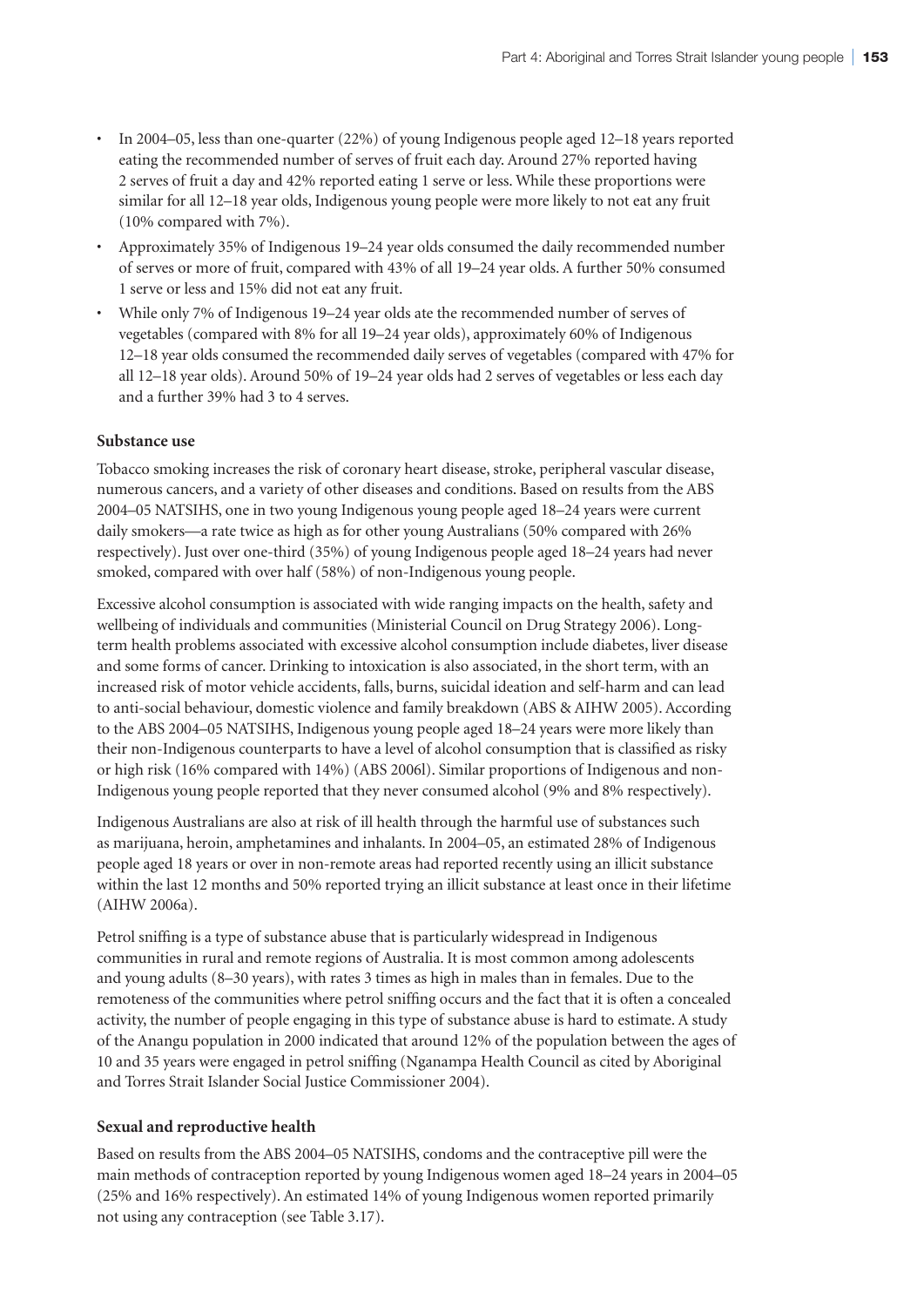Infection with the sexually transmissible human papilloma virus (HPV) is believed to be necessary, though not sufficient, for development of cervical cancer (NHMRC 2005). Infection with a highrisk form of the virus may result in a lesion that may eventually progress to cancer. Pre-cancerous changes or lesions can be detected through a Pap smear, and if they are promptly treated, cervical cancer can be prevented. According to the ABS 2004–05 NATSIHS, around half (52%) of young Indigenous women reported having regular Pap smear tests. This is similar to the proportion for all young women aged 20–24 years (around 50%). Indigenous women in remote areas were less likely than their non-remote counterparts to have heard of Pap smears (94% compared with 79%).

#### **Community and family capacity**

This section describes some of the factors related to family and community that impact on the wellbeing of Aboriginal and Torres Strait Islander young people. These include parent health, child protection, juvenile justice and homelessness.

#### **Parental health**

Parents with a disability or chronic health condition may pay less attention to the needs of their children, or may be unable to provide their children with sufficient physical, emotional, or economic support. With higher rates of chronic illness and disability among Indigenous people, it could be expected that Indigenous parents experience poorer health than their non-Indigenous counterparts. Results for parents responding to the HILDA survey suggest that this may be the case, although the results are based on a small Indigenous sample and should therefore be interpreted with caution.

Indigenous parents with co-resident children aged 12–24 years and responding to the HILDA survey were more likely than non-Indigenous parents to report their health as fair or poor (30% compared with 17%) and less likely to report their health as good or excellent (20% compared with 45%).

#### **Child protection**

Indigenous young people are over-represented in the child protection system. Likely reasons for this include the intergenerational effects of the 'stolen generation' such as separation from family and culture, the poor socioeconomic status of Indigenous families, family violence and cultural differences in child-rearing practices (AIFS 2005; AIHW: Al-Yaman et al. 2006; Cunneen & Libesman 2000; Memmott et al. 2001).

The AIHW compiles national data on child protection notifications, investigations and substantiations, children on care and protection orders, and children in out-of-home care. These are discussed under *Child protection* in Part 3 of this report and also in *Child protection Australia 2005–06* (AIHW 2007a). During 2005–06, Indigenous young people aged 12–16 years were almost four times as likely to be the subject of a substantiated child protection report than other young Australians—a rate of 19 per 1,000 Indigenous young people, compared with 5 per 1,000 among other young Australians.

Indigenous young people aged 12–16/17 years were also 6 times as likely as other young Australians to be on care and protection orders and to be placed in out-of-home care. In 2005–06, the rate of Indigenous young people on care and protection orders was 29 per 1,000 young people, compared with 5 per 1,000 for other Australians. Similarly, 25 per 1,000 Indigenous young people were in out-of-home care, compared with 4 per 1,000 for other Australians.

The Aboriginal Child Placement Principle outlines the preferential order for the placement of Aboriginal and Torres Strait Islander children when they are placed outside their immediate family: with the child's extended family; within the child's Indigenous community; then with other Indigenous people. All jurisdictions have adopted the Aboriginal Child Placement Principle either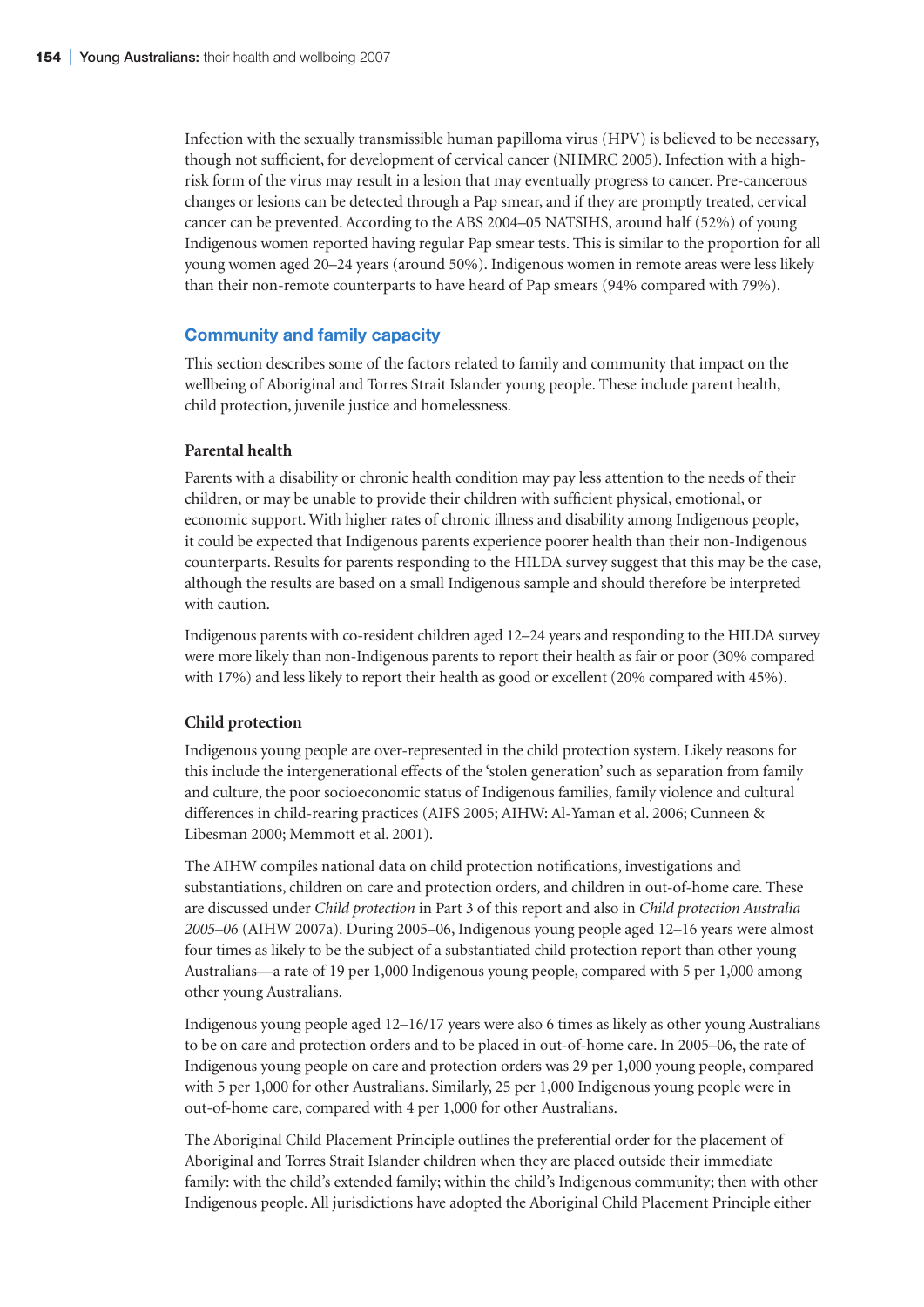in legislation or policy. The impact of the Principle is reflected in the relatively high proportion (76%) of Indigenous children who were placed either with Indigenous caregivers or with relatives at 30 June 2006.

# **Homelessness**

The rate of homelessness among Indigenous Australians is considerably higher than among other Australians. While 2.4% of the Australian population identify as Indigenous, 9% of the homeless population at the 2001 Census were Indigenous (ABS 2003b).

Young Indigenous people are over-represented among Supported Accommodation Assistance Program (SAAP) clients (see *Homelessness* in Part 3 of this report or AIHW (2006e) for a description of SAAP). In 2004–05, 19% of SAAP clients aged 12–24 years were Indigenous. Among young people aged 12–24 years, the age-standardised rate for seeking SAAP assistance for Indigenous females (74 per 1,000) was 8 times the rate for non-Indigenous females (9 per 1,000), and the rate for Indigenous males (27 per 1,000) was 4 times the rate for non-Indigenous males (6 per 1,000).

# **Juvenile justice**

National data on young people under juvenile justice supervision, either pre-sentence or sentenced, are available from the Juvenile Justice National Minimum Data Set (JJ NMDS) (AIHW 2006f). Indigenous young people experience high rates of imprisonment and juvenile justice supervision. In 2005, the Indigenous imprisonment rate for young people aged 18–24 years (2,404 per 100,000) was 13 times the non-Indigenous rate (181 per 100,000) (see Table 3.28). Indigenous young people accounted for almost one-third of the prison population aged 18–24 years, despite accounting for only 2% of the total Australian population aged 18–24 years.

In 2003–04, the rate of Indigenous 12–17 year olds in juvenile justice supervision was 13 times the non-Indigenous rate (5,430 per 100,000 compared with 409 per 100,000). This pattern was observed for both sexes (see Figure 3.21).

# **Socioeconomic factors**

The following section presents information on socioeconomic factors which are important determinants of health, including education, employment, income and parental socioeconomic status.

# **Education**

As for all Australians, education is generally considered to be a key factor in improving the health and wellbeing of Indigenous Australians (ABS & AIHW 2005). Higher levels of educational attainment improve employment prospects, which, in turn, affect income, standard of housing and access to health care.

In 2004, Indigenous students were less likely to achieve the national benchmarks for reading, writing and numeracy compared with all students. These benchmarks represent a minimum level of competence for literacy and numeracy at various grade levels, and non-achievement of these indicate that the student will have difficulty progressing satisfactorily at school (MCEETYA 2006). The proportion of Indigenous Year 7 students reaching the benchmarks for reading (71%), writing (79%) and numeracy (78%) was significantly lower than the proportions of all Year 7 students reaching these benchmarks (91%, 94%, and 82% respectively) (see Figure 3.5). Poorer educational performance in earlier years of schooling may have a cumulative effect on young Indigenous people as they move through the various stages of education and development.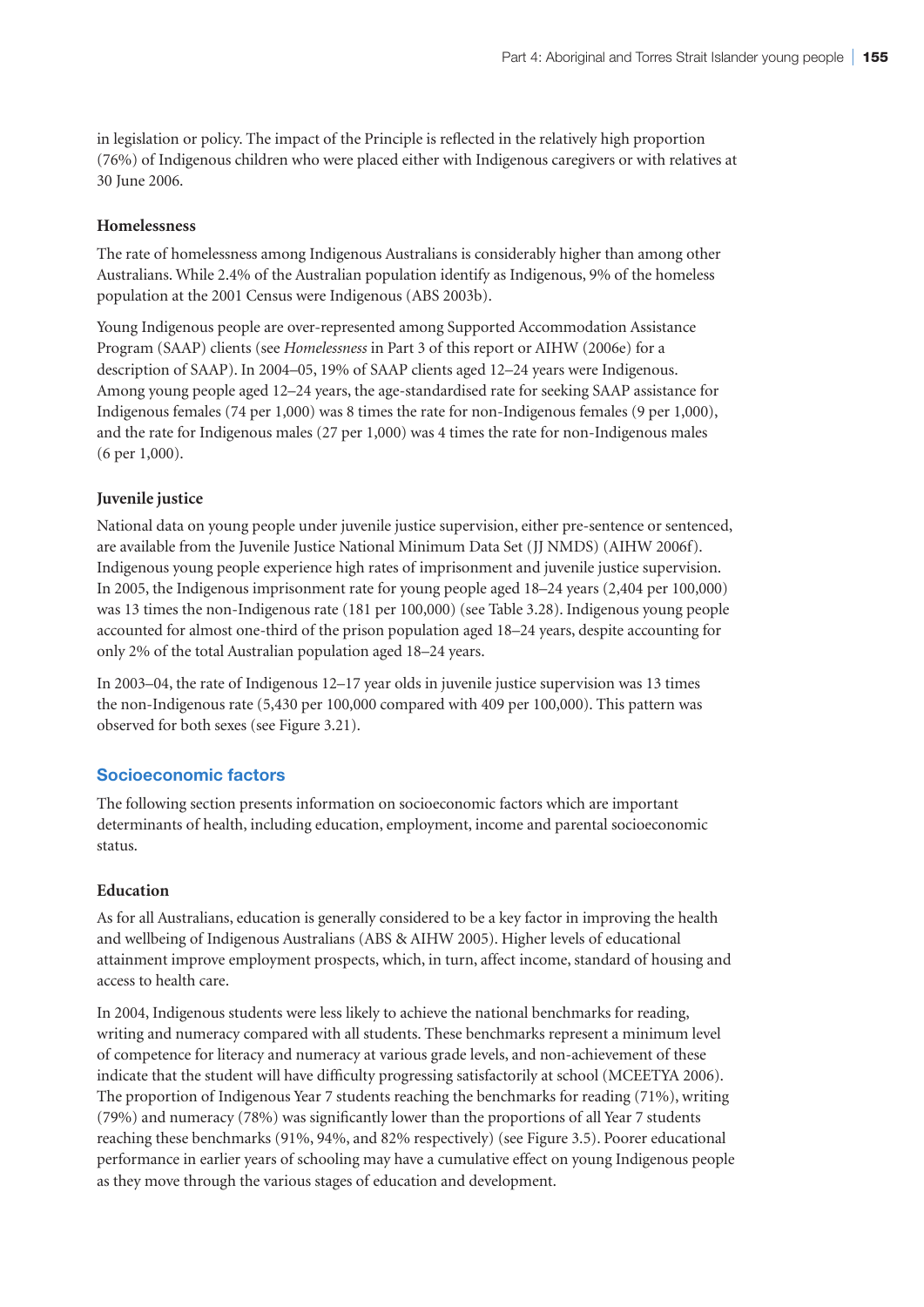The lower achievement of Indigenous students compared with other Australian students is also apparent in the results of the OECD's 2003 Programme for International Student Assessment. In all areas of assessment, the average achievement of Indigenous students was considerably below the average achievement of other Australian students and, in many cases, significantly below international averages (Thomson & Fleming 2004).

| Table 4.6: Apparent school retention rates, full-time students, selected years (per cent) |  |  |
|-------------------------------------------------------------------------------------------|--|--|
|                                                                                           |  |  |

| From Year 7/8                        | 1996 | 2001 | 2006 |
|--------------------------------------|------|------|------|
| To Junior Secondary (Year 10)        |      |      |      |
| Indigenous                           | 75.8 | 86.0 | 91.4 |
| Non-Indigenous                       | 97.3 | 98.2 | 98.9 |
| <b>To Senior Secondary (Year 12)</b> |      |      |      |
| Indigenous                           | 29.2 | 36.3 | 40.1 |
| Non-Indigenous                       | 72.4 | 74.5 | 75.9 |
|                                      |      |      |      |

*Source:* ABS 2002d, 2007b.

- In 2006, the apparent retention rate for Indigenous students from Year 7/8 to Year 12 was considerably lower than the rate for non-Indigenous school students (40% compared with 76%) (ABS 2007b) (see the Glossary for more information on apparent retention rates).
- Apparent retention rates for Indigenous students have increased between 1996 and 2006, from 76% to 91% for retention to Year 10 and from 29% to 40% for retention to Year 12.

In 2002, Indigenous young people aged 15–24 years were less likely to have a post-school qualification than all young people (15% compared with 25%). Indigenous young people were also approximately 15 times less likely to have a bachelor degree or above and around 23% less likely to have a certificate or diploma than all young Australians (ABS 2002a, 2004f).

Although there has been an increase in educational attainment, the attendance and achievement of Indigenous Australians remain below that of other Australians. This is partly due to chronic health problems such as middle ear infection and nutritional deficiencies that prevent their regular attendance at school. There are also other factors such as lack of access to educational institutions, financial constraints and social, cultural and language barriers affecting school participation (ABS & AIHW 2005).

# **Employment and income**

Young Indigenous Australians experience lower levels of employment and higher levels of unemployment than young non-Indigenous people. In 2001, Indigenous Australians aged 15–24 years were more likely to be unemployed than other young Australians—13% compared with 9% (Figure 4.3). Half of young Indigenous people (50%) were not in the labour force (that is, neither employed or looking for work), compared with one-third of other young Australians (34%).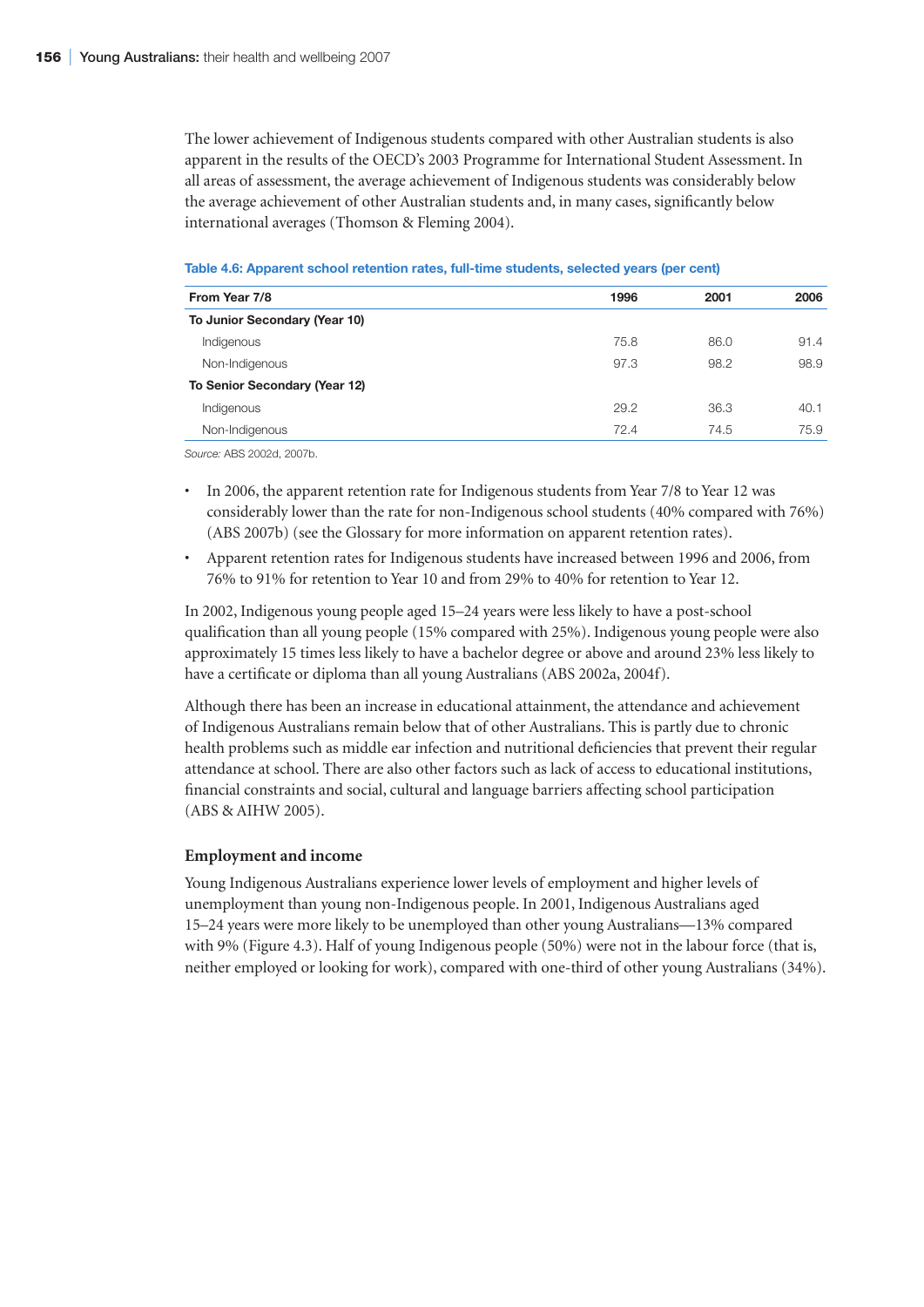

• Only about one-third of Indigenous young people aged 15–24 years are employed (34%), compared with more than half of other Australian young people (57%). Of those Indigenous young people who were employed, around one-fifth were in community development employment programs (CDEP) and the remainder were in other types of employment.

The CDEP allows members of Indigenous communities to exchange unemployment benefits for opportunities to undertake work and training in activities which are managed by a local Aboriginal or Torres Strait Islander community organisation (ABS 2001b). However, these programs have quite restricted training opportunities for Indigenous people (AIHW 2003a).

The full-time participation rate is the proportion of the population, at specific ages, that are in fulltime education or training, or in full-time work, or in both part-time education or training and part-time work. In 2001, the full-time participation rates were lower for those aged 20–24 years than for those aged 15–19 years among both Aboriginal and Torres Strait Islander and other Australian young people. However, for every age between 12–24 years, the full-time participation rate was lower for Indigenous than for other Australian young people. For young people aged 24 years, the full-time participation rate of other Australian young people was more than twice that of young Indigenous Australians in 2001 (66% compared with 31%).

In 2001, although the proportion of young people aged 15–24 years with personal income was similar between Indigenous and other Australian young people, the income distribution was different (Table 4.7).